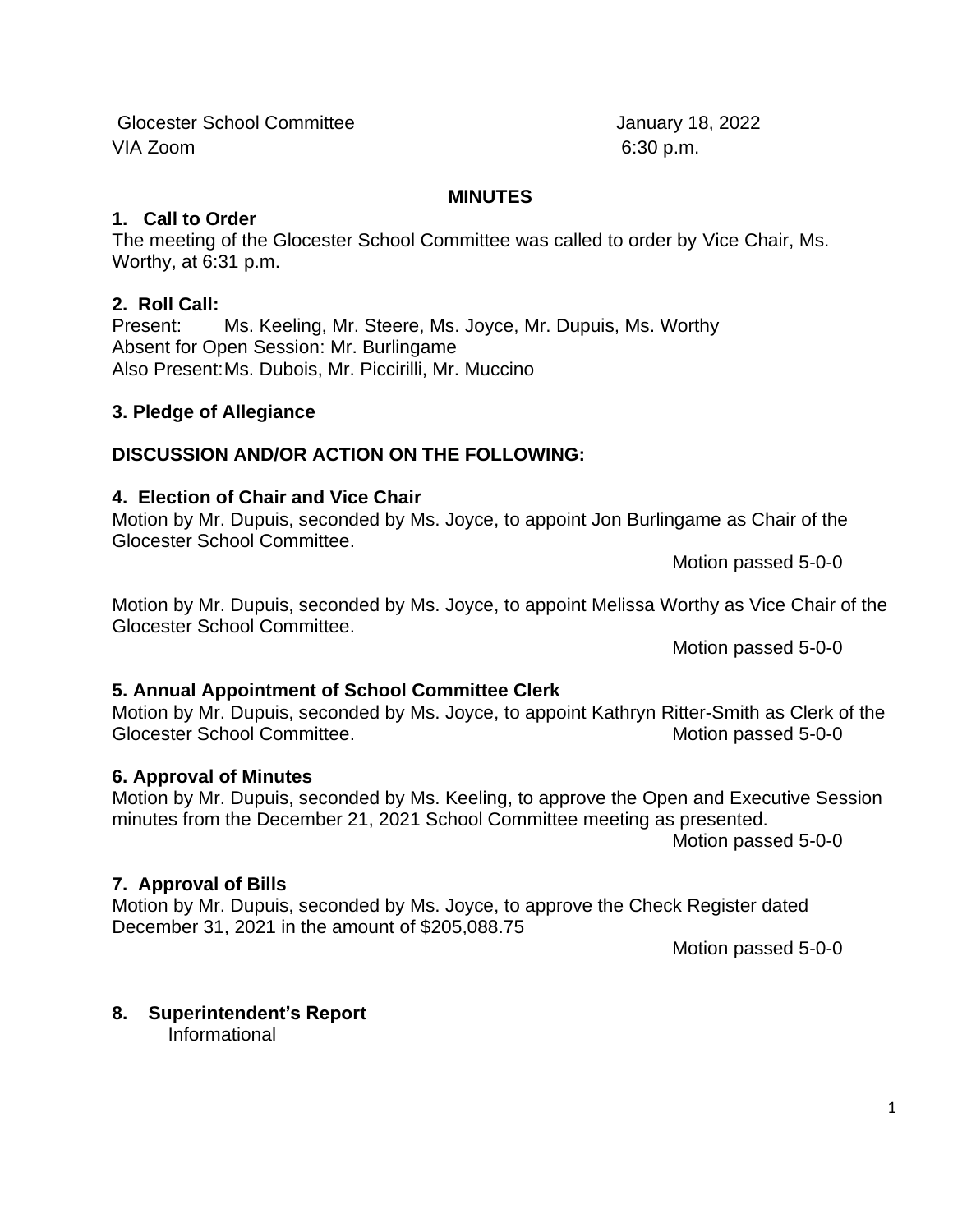### **9. Finance Director's Report**

Motion by Mr. Dupuis, seconded by Ms. Joyce, to accept the Finance Director's Report as presented. Motion passed 5-0-0

#### **10 Town Council Update**

No update

# **11. Accomplishments/Recognitions of Fogarty Memorial and West Glocester Schools**

Mrs. Mokaba and Mrs. Zambarano reported.

#### **12. Annual Posting for Superintendent's Position**

Motion by Mr. Dupuis, seconded by Mr. Steere, to advertise for the superintendent's position as has been done in the past. The state of the massed 5-0-0 motion passed 5-0-0

#### **13. Resolution Supporting Public/Parent Input If the RI Department of Health Considers Modifications to K-12 Covid Vaccination Requirements**

Motion by Mr. Dupuis, seconded by Mr. Steere, to approve the Resolution Supporting Public/Parent Input If the RI Department of Health Considers Modifications to K-12 Covid Vaccination Requirements Motion passed 5-0-0

#### **14. Resolution Regarding Reduction in State Aide**

Motion by Mr. Dupuis, seconded by Ms. Joyce, to approve the Resolution regarding reduction in State Aid as presented. The matrix of the Motion passed 5-0-0

#### **15. Stage II RIDE Necessity of School Construction Application**

Motion by Mr. Dupuis, seconded by Ms. Joyce, to approve the Stage II RIDE Necessity of School Construction Application **Motion 1996** Motion passed 5-0-0

## **A. Indoor Air Quality Protocol**

Motion by Mr. Dupuis, seconded by Ms. Joyce, to approve the Indoor Air Quality Protocol as presented. Motion passed 5-0-0

## **B. Resolution on Compliance with the Northeast Collaborative for High Performance Schools**

Motion by Mr. Dupuis, seconded by Ms. Keeling, to approve the Resolution on Compliance with the Northeast Collaborative for High Performance Schools as presented.

Motion passed 5-0-0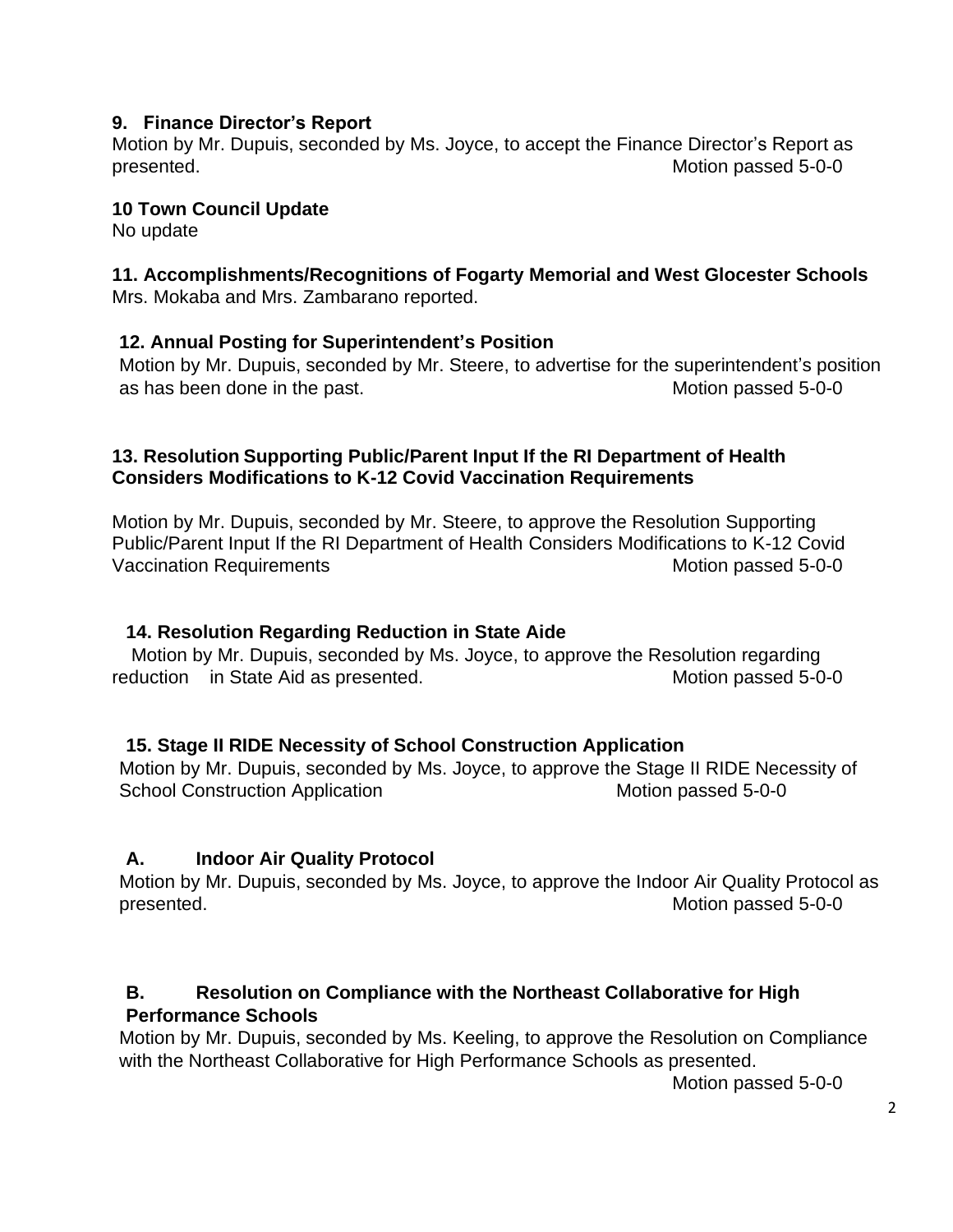## **C. Indoor Air Quality Position Statement**

Motion by Mr. Dupuis, seconded by Ms. Keeling, to approve the Indoor Air Quality Position Statement as presented. The statement as presented.

## **16. Review of Preliminary 2022-2023 Budget**

Motion by Mr. Dupuis, seconded by Mr. Steere, to approve the preliminary 2022-2023 budget as presented. The presented of the state of the matrix  $\sim$  Motion passed 5-0-0

Highlights from the review of the preliminary 2022-2023 budget:

## **Revenue:**

- ➢ Local Appropriation of 1.48% increase over FY22 Town Appropriation
- ➢ State Aid is projected to be 18k below FY22 budget
- ➢ Increase in Transportation Pass -Through Funds
- ➢ ESSER (ARP) Funds
- $\triangleright$  Fund Balance- propose using: \$321,000 of School Capital Fund balance \$400,000 of school unrestricted fund balance \$200,000 of Town of Glocester set aside

## **Expenses**:

Projected increases in:

- ➢ Salaries
- ➢ Fringe Benefits
- ➢ Transportation

### **17. Seek to Convene to Executive Session per RI General Laws 42-26-5(a) (2) Update on: Litigation Regarding Council on Education; Litigation Related to Governor's Executive Order and RI Department of Health Emergency Rule; Collective Bargaining: Glocester Association of Essential School Personnel Contract (8) Privacy of Student Records – Home School Requests**

Motion by Mr. Dupuis, seconded by Mr. Steere, to Convene to Executive Session per RI General Laws 42-26-5(a) (2) Update on: Litigation Regarding Council on Education; Litigation Related to Governor's Executive Order and RI Department of Health Emergency Rule; Collective Bargaining: Glocester Association Essential School Personnel Contract (8) Privacy of Student Records – Home School Requests Motion passed 5-0-0

# **18. Reconvene to Open Session**

Ms. Worthy reported that in Executive Session the committee discussed Litigation Regarding Council on Education; Litigation Related to Governor's Executive Order and RI Department of Health Emergency Rule; Collective Bargaining: Glocester Association of Essential School Personnel Contract; and Home School Requests. One vote was taken to approve the requests to home school.